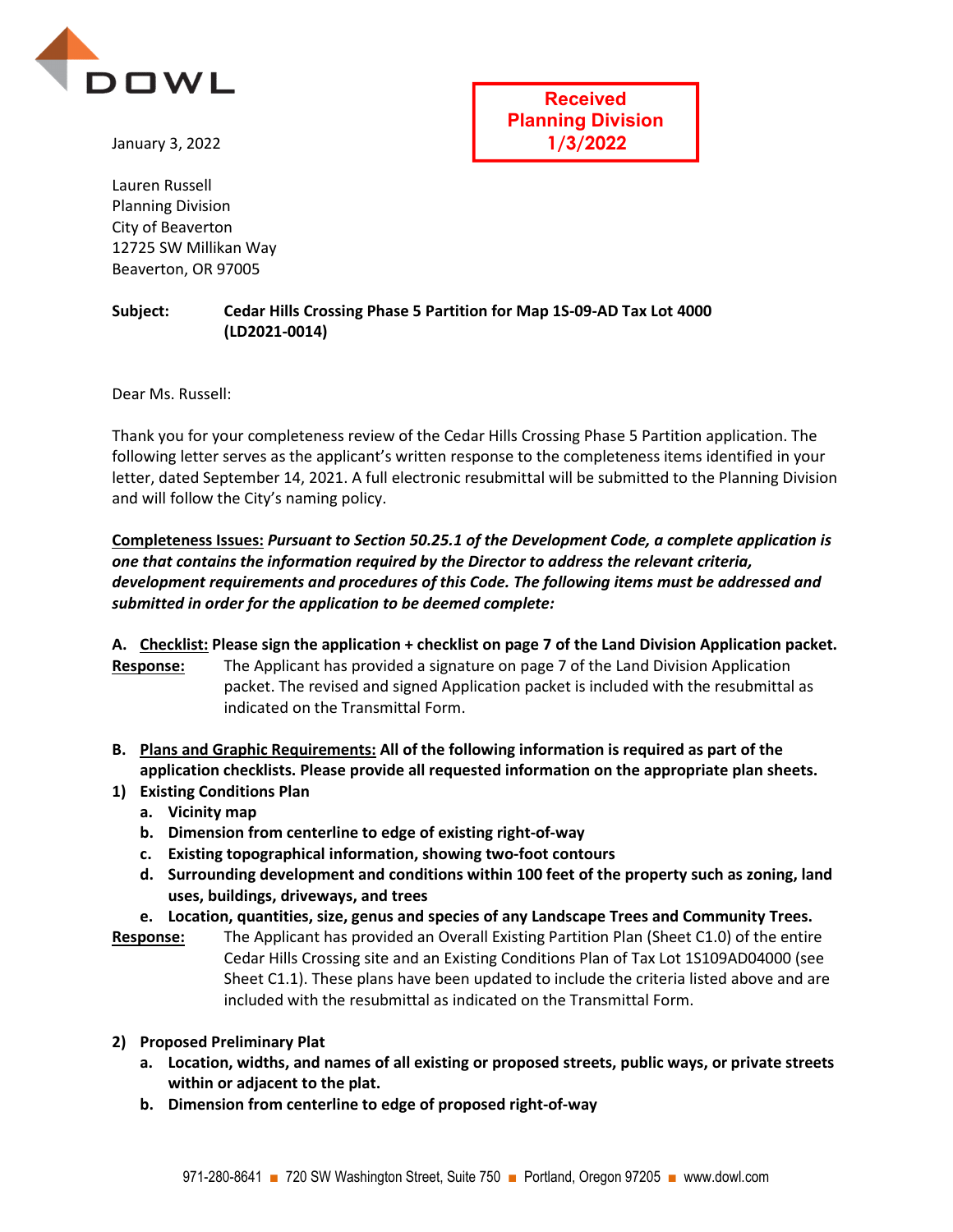- **c. Dimensions of all improvements including setbacks, parking spaces, driveways, and distance between buildings**
- **Response:** The Proposed Preliminary Plat is demonstrated on the provided Proposed Partition Plan (see Sheet C2.0). The plan has been updated to include the criteria listed above and is included with the resubmittal as indicated on the Transmittal Form. There are no proposed improvements with this partition.
- **3) Grading Plan (if no grading is proposed, please add this as a note to the existing conditions plan)**
- **Response:** Grading is not proposed; therefore, the preliminary partition application does not require a Grading Plan. This has been noted on the revised Existing Partition Plan Sheet C1.1 under 'General Partition Notes'.

## **4) Utility Plan**

- **a. North arrow, scale, and date of plan**
- **b. Identification of all lots proposed to be created including lot dimensions, lot sizes (square feet), and lot numbers**
- **c. Points of existing access, interior streets, driveways, and parking areas**
- **d. Proposed right-of-way, dedications, and improvements**
- **e. Proposed topographical information, showing two-foot contours**
- **f. Location of 100-year floodplain**
- **g. Location of existing and proposed public and private utilities, easements, surface water drainage patterns, and stormwater quality/detention facility**
- **h. Plans and profiles of proposed sanitary and storm sewers, showing that gravity service is feasible for all lots**
- **i. Cross-section of all street, common access drives, and bike path improvements**
- **j. Provide a survey for the site showing on-site public and private utility systems. Per Sections 307 and 311 of the Oregon Uniform Plumbing Code, storm and/or sanitary sewers that serve/cross more than one lot shall be public systems. The northern partition lot does not appear to be served by a public storm system. The southern partition lot does not appear to be served by a public sanitary sewer system.**
- **Response:** There is no development proposed with this partition application as noted on the Existing Partition Plan Sheet C1.1. This includes no improvements to the existing utilities; therefore, a utility plan is not included. Existing public and private utilities, sanitary and storm sewers, access points, right-of-way dedications and FEMA Firm Map information indicating the site is not in a special flood hazard area are shown on the revised Existing Partition Plan Sheet C1.1. The proposed partition to establish a Parcel A and Parcel B is identified on the revised Proposed Partition Plan Sheet C2.0 and includes lot dimensions, lot sizes in square feet, and lot numbers.
- **5) Lot Information** 
	- **a. North arrow, scale, and date of plan**
	- **b. Identification of all lots proposed to be created including lot dimensions, lot sizes (square feet), and lot numbers**
	- **c. Identification of each lot's dimensions, setbacks, and building envelope**
	- **d. Label the front, rear, and side yards of each proposed lot and each abutting lot**
	- **e. Location of all existing buildings and structures proposed to remain on the subject site and on all abutting properties**